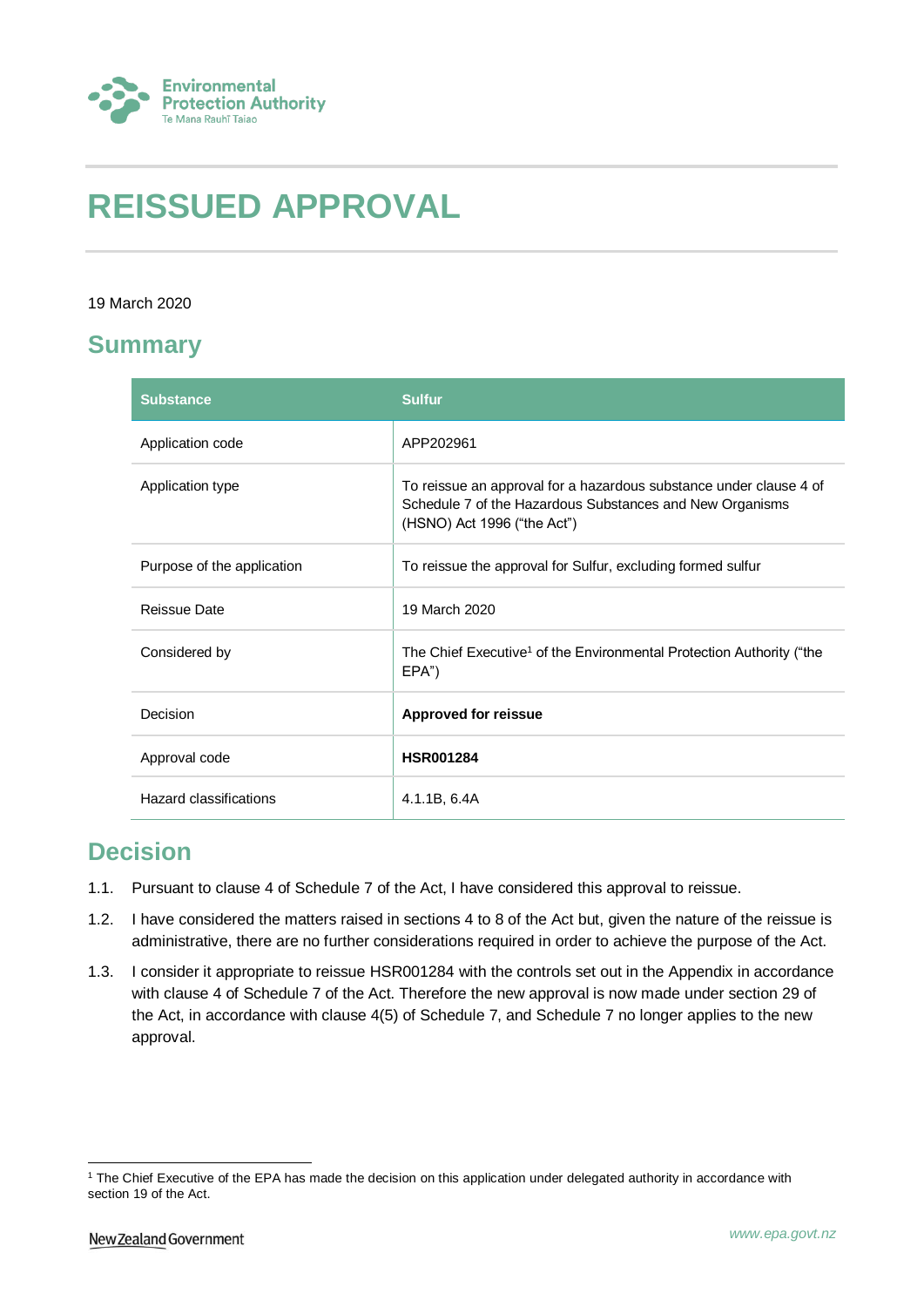Reissued Approval for Sulfur, excluding formed sulfur (APP202961)

1.4. The transitional provisions of the relevant EPA Notices apply to the reissued approval for the transitional period which begins on the date of reissue and ends on 31 March 2022.

Environmental<br>Protection Authority<br>Termine Raufration

*Signed by:* **Date: 19 March 2020**

Dr Allan L Freeth

**Chief Executive, EPA**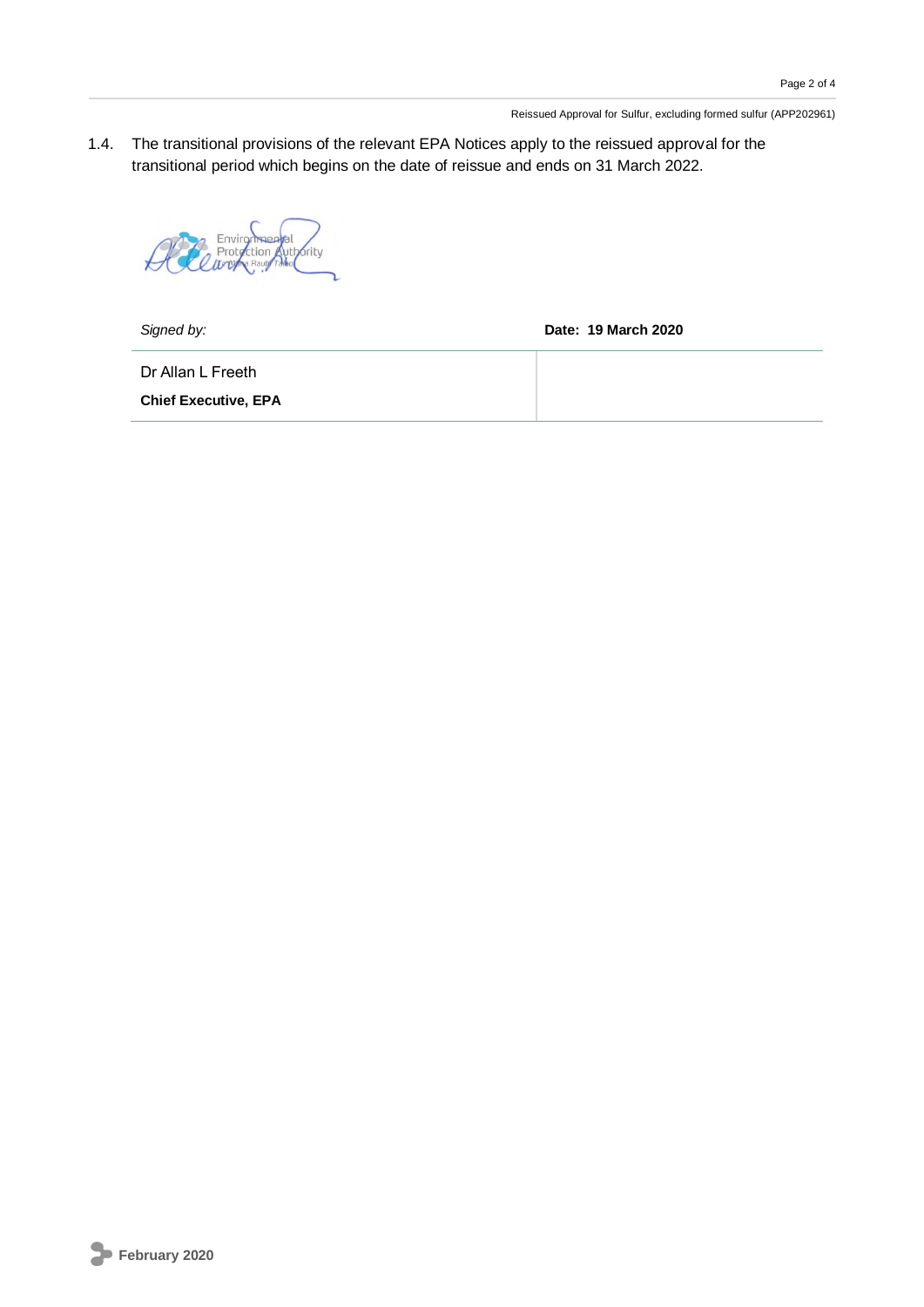# **Appendix: Controls applying to Sulfur, excluding formed sulphur**

### **EPA Controls**

| <b>Control</b><br>code | <b>EPA Notice</b>                                                      | <b>Control description</b>                                   |
|------------------------|------------------------------------------------------------------------|--------------------------------------------------------------|
| LAB                    | <b>EPA Labelling</b><br>Notice 2017                                    | Requirements for labelling of hazardous substances           |
| <b>PKG</b>             | EPA Packaging<br>Notice 2017                                           | Requirements for packaging of hazardous substances           |
| <b>SDS</b>             | <b>EPA Safety Data</b><br>Sheet Notice 2017                            | Requirements for safety data sheets for hazardous substances |
| <b>DIS</b>             | EPA Disposal<br>Notice 2017                                            | Requirements for disposal of hazardous substances            |
| $HPC-1$                | <b>EPA Hazardous</b><br><b>Property Controls</b><br>Notice 2017 Part 1 | <b>Hazardous Property Controls preliminary provisions</b>    |
| $HPC-3$                | <b>EPA Hazardous</b><br><b>Property Controls</b><br>Notice 2017 Part 3 | Hazardous substances in a place other than a workplace       |

### **HSNO Additional Controls and Modifications to Controls**

| Control<br>code    | <b>HSNO Act</b> | <b>Control</b>                                                                                                                                                                                                                                                                    |
|--------------------|-----------------|-----------------------------------------------------------------------------------------------------------------------------------------------------------------------------------------------------------------------------------------------------------------------------------|
| Use<br>restriction | Section 77A     | No person may use this substance described as a pesticide or a<br>veterinary medicine.<br>However, this substance may be used in the formulation of a pesticide or                                                                                                                |
|                    |                 | a veterinary medicine.                                                                                                                                                                                                                                                            |
|                    |                 | For the purpose of this control—                                                                                                                                                                                                                                                  |
|                    |                 | <b>pesticide</b> includes, but is not limited to, a product intended for<br>(a)<br>use as an acaricide, antifouling paint, avicide, fumigant,<br>fungicide, insecticide, herbicide, miticide, molluscicide, piscicide,<br>timber treatment preservative or vertebrate toxic agent |
|                    |                 | <b>veterinary medicine</b> has the same meaning given to it in the<br>(b)<br>Agricultural Compounds and Veterinary Medicines Act 1997.                                                                                                                                            |